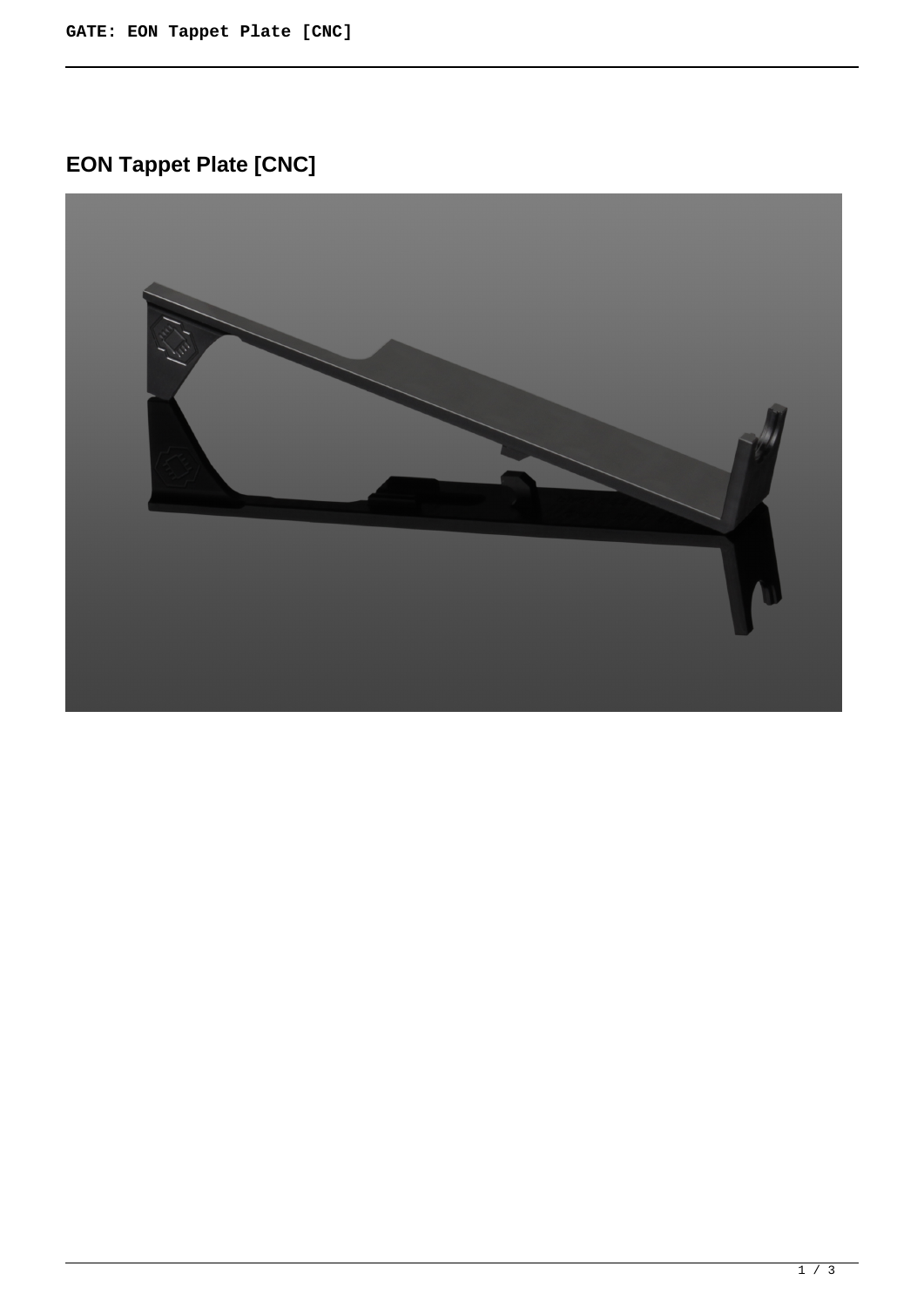

Rating: Not Rated Yet **Price**  Base price with tax 71,10 PLN

Salesprice with discount

Sales price 71,10 PLN

Discount

[Ask a question about this product](https://gatee.eu/index.php?option=com_virtuemart&view=productdetails&task=askquestion&virtuemart_product_id=94&virtuemart_category_id=1&tmpl=component)

## Description

The Tappet Plate is one of the most important parts of the gearbox responsible for the **timing** and **correct BB feed**. Such a crucial element needs to combine two qualities – flexibility and endurance. The shape of the fin has been designed to ensure the best nozzle opening times and minimize friction against the sector gear. While testing, we did not notice any signs of wear, even after 30,000 cycles. Especially for the most demanding users, we've marked where you need to shorten the fin in order for it to **work properly with DSG gears**. We've also looked at the tolerances between the Tappet Plate and the nozzle. For additional nozzle stabilization we've designed tighter tolerances. Increase the performance of your replica with the GATE Tappet Plate.

## **Features:**

• Fin shape especially designed for perfect cycle timing